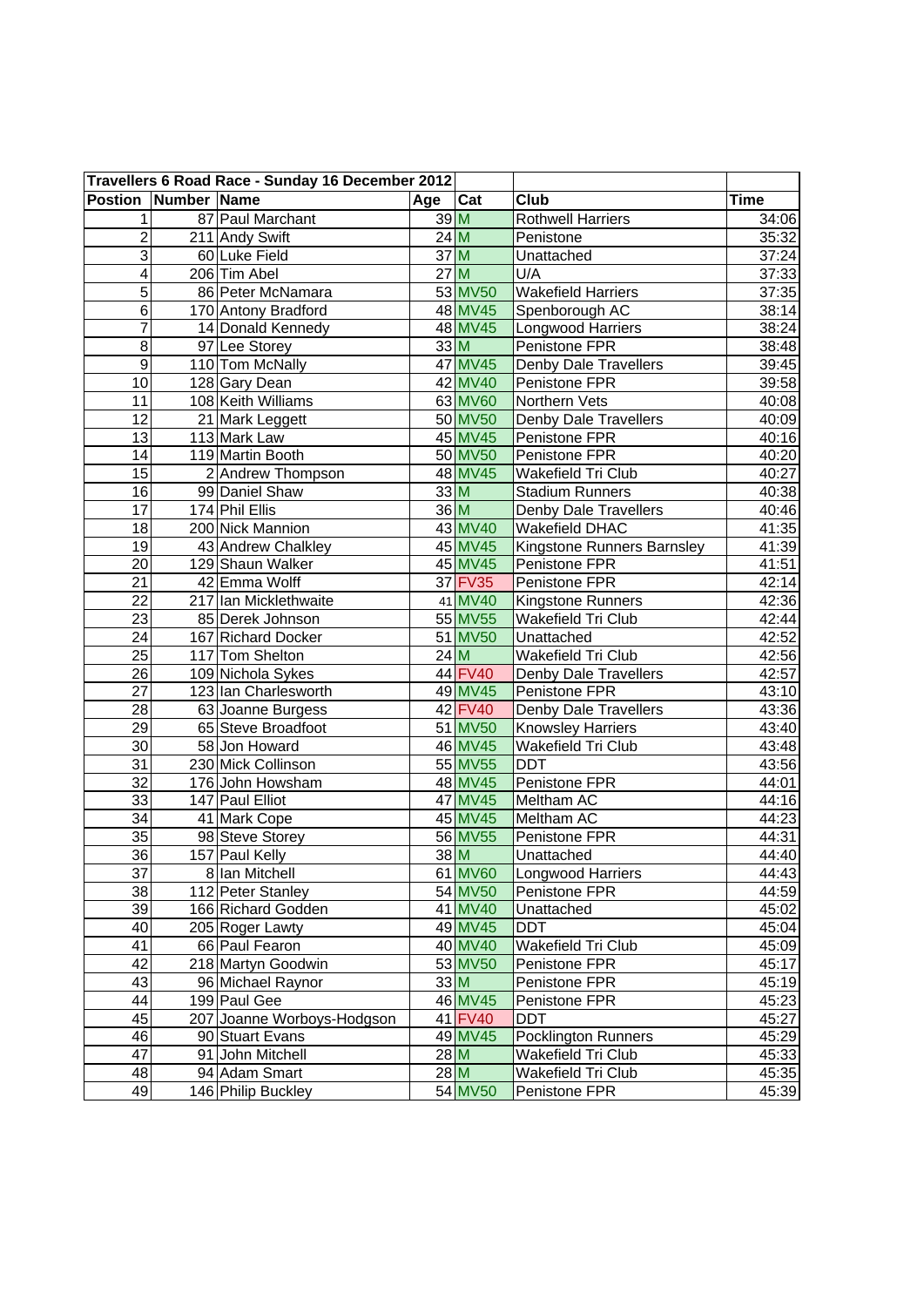| 50              | 184 Tony Ker           |        | 34 M    | Unattached                        | 45:47 |
|-----------------|------------------------|--------|---------|-----------------------------------|-------|
| 51              | 13 John McCarthy       |        | 53 MV50 | Rodillian Runners                 | 45:51 |
| 52              | 228 Andrew Potriv      | 38 M   |         | U/A                               | 46:00 |
| $\overline{53}$ | 26 Gary Hirst          | 37 M   |         | Unattached                        | 46:04 |
| $\overline{54}$ | 45 Paul Feather        |        | 55 MV55 | Wakefield Tri Club                | 46:05 |
| 55              | 153 Steve Firth        |        | 48 MV45 | Wakefield Tri Club                | 46:16 |
| 56              | 40 Philip McNamara     |        | 42 MV40 | Wakefield Tri Club                | 46:34 |
| 57              | 220 Peter Frankland    | 26M    |         | <b>DDT</b>                        | 46:36 |
| 58              | 149 Helen Nuttall      | 30 F   |         | <b>Wakefield Tri Club</b>         | 46:40 |
| 59              | 56 Raymond McArthur    |        | 60 MV60 | Meltham AC                        | 46:45 |
| 60              | 19 Scott Kelly         |        | 45 MV45 | Wakefield Tri Club                | 46:48 |
| 61              | 102 Simon Arm-Riding   | $34$ M |         | Unattached                        | 46:50 |
| 62              | 104 Dave Foster        |        | 60 MV60 | Penistone FPR                     | 46:53 |
| 63              | 178 John Downing       |        | 58 MV55 | Kingstone Runners Barnsley        | 46:58 |
| 64              | 150 Matthew Burton     |        | 40 MV40 | Penistone FPR                     | 47:15 |
| 65              | 201 Eileen Mannion     |        | 47 FV45 | <b>Wakefield Harriers</b>         | 47:19 |
| 66              | 120 Maree Falcus       | $34$ F |         | <b>Selby Striders</b>             | 47:30 |
| 67              | 216 David Lockwood     |        | 39M     | Penistone                         | 47:36 |
| 68              | 73 John Cooke          |        | 56 MV55 | <b>Tadcaster Harriers</b>         | 47:40 |
| 69              | 68 Peter McEvoy        |        | 58 MV55 | <b>Denby Dale Travellers</b>      | 47:56 |
| $\overline{70}$ | 193 Brent Linysay      |        | 52 MV50 | Penistone FPR                     | 47:57 |
| $\overline{71}$ | 130 Mark Riordan       | 38 M   |         | Penistone FPR                     | 47:58 |
| $\overline{72}$ | 88 Carmen Marchant     |        | 40 FV40 | <b>Rothwell Harriers</b>          | 48:01 |
| $\overline{73}$ | 208 Chris Sharp        |        | 50 MV50 | U/A                               | 48:12 |
| $\overline{74}$ | 198 Nick Whittingham   |        | 58 MV55 | Penistone FPR                     | 48:15 |
| 75              | 209 Alistair Davy      |        | 64 MV60 | Leeds City                        | 48:18 |
| 76              | 204 Jim Sheeham        |        | 49 MV45 | U/A                               | 48:21 |
| $\overline{77}$ | 219 Michael Booth      |        | 59 MV55 | <b>Huddersfield Road Runners</b>  | 48:39 |
| $\overline{78}$ | 210 Jay Gilbert        |        | 45 MV45 | <b>Blue Lagoon Triathlon Club</b> | 48:43 |
| 79              | 227 John Gottam        |        | 57 MV55 | <b>Stadium Runners</b>            | 48:48 |
| 80              | 105 Keith Gordon       |        | 64 MV60 | Penistone FPR                     | 48:49 |
| 81              | 161 Robert Innes       |        | 62 MV60 | Penistone FPR                     | 48:51 |
| $\overline{82}$ | 24 Kim Lister          | $34$ F |         | Unattached                        | 49:01 |
| 83              | 148 Stuart Woodhead    |        |         | Penistone FPR                     | 49:02 |
| 84              | 159 Ian Milburn        |        | 61 MV60 | Denby Dale Travellers             | 49:03 |
| 85              | 196 Heather Parkin     |        | 37 FV35 | Penistone FPR                     | 49:04 |
| 86              | 127 Angela Tamm        |        | 39 FV35 | <b>Rothwell Harriers</b>          | 49:05 |
| $\overline{87}$ | 89 Paul Kirkham        |        | 52 MV50 | <b>Selby Striders</b>             | 49:12 |
| 88              | 182 Dean Allcroft      |        | 43 MV40 | Penistone FPR                     | 49:13 |
| 89              | 189 Tracy Woodward     |        | 42 FV40 | Hallamshire                       | 49:14 |
| 90              | 171 Tom Rowley         |        | 43 MV40 | Denby Dale Travellers             | 49:25 |
| 91              | 152 Emma Scanlon       |        | 39 FV35 | <b>Rothwell Harriers</b>          | 49:31 |
| 92              | 46 John Sellers        |        | 49 MV45 | Kingstone Runners Barnsley        | 49:33 |
| 93              | 164 Sarah Sykes        |        | 41 FV40 | Penistone FPR                     | 49:36 |
| 94              | 67 Simon Greene        |        | 59 MV55 | Northern Vets                     | 49:38 |
| 95              | 190 Megan Button       | 21F    |         | Penistone FPR                     | 49:41 |
| 96              | 134 Luke Charity       |        | 24M     | Unattached                        | 49:43 |
| $\overline{97}$ | 131 Matt Ingamells     | $28$ M |         | Unattached                        | 49:45 |
| 98              | 224 Dene Townend       |        | 54 MV50 | <b>Halifax Harriers</b>           | 49:49 |
| 99              | 122 Susan Charlesworth |        | 49 FV45 | Penistone FPR                     | 49:53 |
| 100             | 20 Navid Needham       |        | 65 MV65 | Penistone FPR                     | 49:56 |
| 101             | 214 Richard Edward     |        | $38$ M  | U/A                               | 50:05 |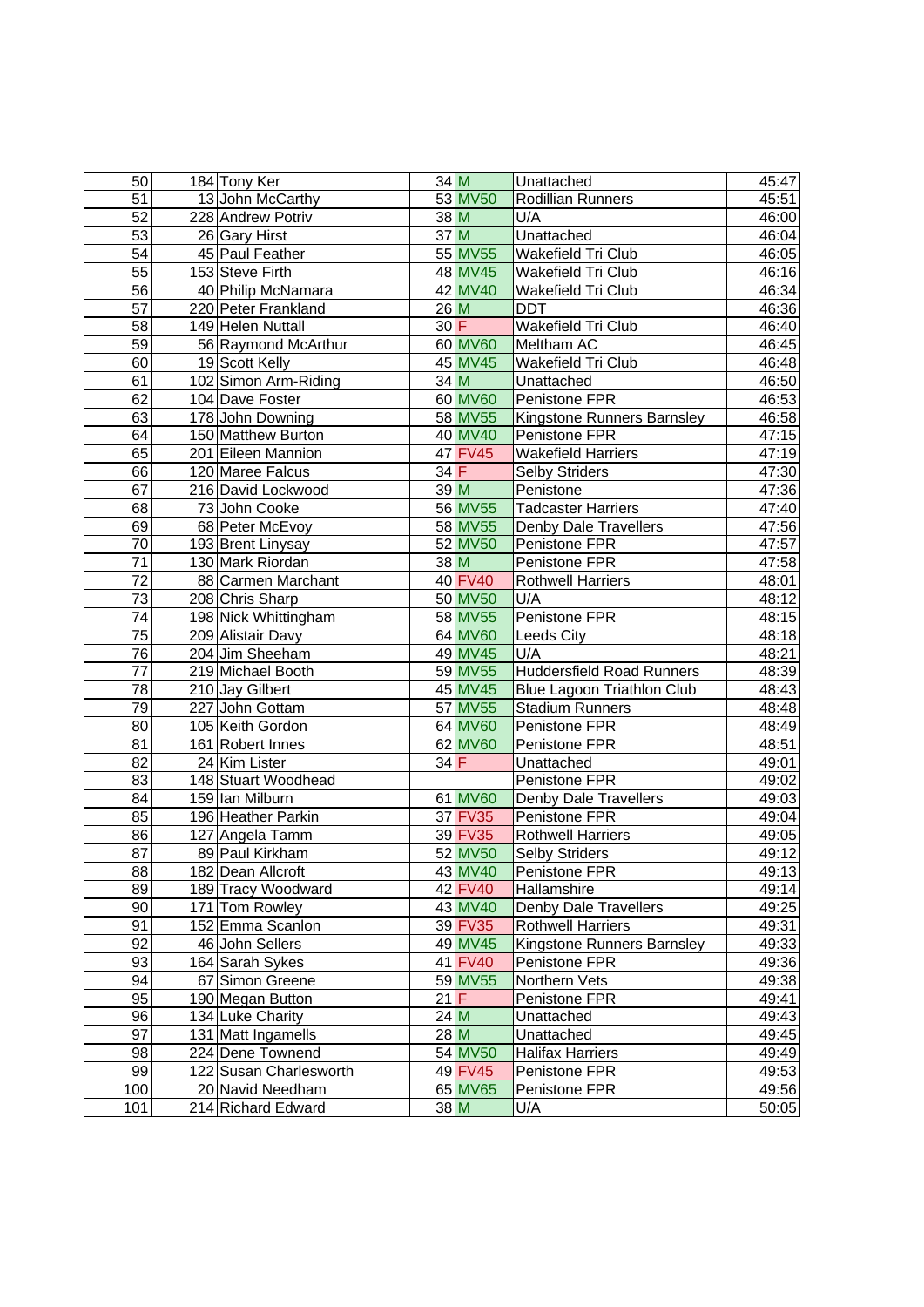| 102              | 22 David Waite           |                 | 48 MV45     | Unattached               | 50:08              |
|------------------|--------------------------|-----------------|-------------|--------------------------|--------------------|
| 103              | 226 David Townend        |                 | 58 MV55     | <b>DDT</b>               | 50:09              |
| 104              | 132 Shaun Morton         | 30 <sub>M</sub> |             | Unattached               | 50:18              |
| 105              | 188 Andy Hargreaves      |                 | 61 MV60     | Meltham AC               | 50:21              |
| 106              | 25 Paul Griffiths        |                 | 53 MV50     | Penistone FPR            | 50:35              |
| 107              | 23 Diane Waite           |                 | 48 FV45     | <b>Stainland Lions</b>   | 50:43              |
| 108              | 222 Colin Porteous       |                 | 53 MV50     | Penistone                | 50:45              |
| 109              | 106 Craig Delaney        |                 | $26$ M      | Unattached               | 50:52              |
| 110              | 221 Jordan Geldart       |                 | 22M         | U/A                      | 50:57              |
| $\overline{111}$ | 212 Tim Wade             |                 | 57 MV55     | Kingstone Runners        | 50:58              |
| 112              | 7 Richard Taylor         |                 | 60 MV60     | <b>Barnsley Harriers</b> | 51:09              |
| 113              | 5 Ant Bissell            | 32M             |             | <b>Barnsley Harriers</b> | 51:10              |
| 114              | 15 Jeff Taylor           |                 | 50 MV50     | Handsorth Roadhogs       | 51:13              |
| 115              | 191 Julie Moxon          |                 | 43 FV40     | Penistone FPR            | 51:15              |
| 116              | 6 Jo Bissell             | $32$ $F$        |             | <b>Barnsley Harriers</b> | 51:21              |
| 117              | 187 Katherine Smythe     | $30$ F          |             | Penistone FPR            | 51:22              |
| 118              | 168 Madeleine Stansfield |                 | 59 FV55     | Wakefield Tri Club       | 51:24              |
| 119              | 34 Peter Khoo            |                 | 48 MV45     | <b>Abbey Runners</b>     | 51:25              |
| 120              | 180 Richard Harrison     |                 | 43 MV40     | City of Hull             | 51:30              |
| 121              | 29 Barry Rice            |                 | 43 MV40     | Unattached               | 51:32              |
| 122              | 163 Bill Barton          |                 | 63 MV60     | Unattached               | 51:39              |
| 123              | 229 Richard Bredly       |                 | 45 MV45     | <b>DDT</b>               | 51:40              |
| 124              | 195 John O'Hanlan        |                 | 49 MV45     | <b>DDT</b>               | 51:41              |
| 125              | 155 Keith Lindley        |                 | 56 MV55     | Doncaster AC             | 51:50              |
| 126              | 124 Graham Guest         | 39 M            |             | Denby Dale Travellers    | 51:52              |
| 127              | 82 Sarah Everett         |                 | 40 FV40     | Denby Dale Travellers    | 51:58              |
| 128              | 223 Kathleen Brakin      |                 | 50 FV50     | Team Manvers             | 52:04              |
| 129              | 141 Ian Wragg            |                 | 53 MV50     | Penistone FPR            | 52:12              |
| 130              | 192 Claire Wilkinson     |                 | <b>FV35</b> | Denby Dale Travellers    | 52:15              |
| 131              | 79 Timothy Wootton       |                 | 55 MV55     | Unattached               | 52:18              |
| 132              | 84 Sarah Mann            |                 | 46 FV45     | Penistone FPR            | 52:24              |
| 133              | 116 Karl Speight         | 35M             |             | Wakefield Tri Club       | 52:37              |
| 134              | 83 Geoffrey Dimelow      |                 | 58 MV55     | Penistone FPR            | 52:41              |
| 135              | 183 Sam Peters           | 25M             |             | Unattached               | 53:00              |
| 136              | 151 Keith Pratchett      |                 | 69 MV65     | Unattached               | $\overline{53:}03$ |
| 137              | 17 Gilly Markham         |                 | 56 FV55     | Meltham AC               | 53:08              |
| 138              | 39 Daniel Limb           |                 | $31$ M      | Rodillian Runners        | 53:12              |
| 139              | 144 Trish Mellor         |                 | 53 FV50     | Penistone FPR            | 53:23              |
| 140              | 64 Suzy Coates           | 32 F            |             | Wakefield Tri Club       | 53:24              |
| 141              | 203 Sue Heap             |                 | 50 FV50     | Meltham                  | 53:31              |
| 142              | 225 John Parry           |                 | 46 M45      | U/A                      | 53:48              |
| 143              | 197 Stephen Wilby        |                 | 59 MV55     | Queensbury Running Club  | 54:00              |
| 144              | 59 Eva Slade             |                 | 40 FV40     | Wakefield Tri Club       | 54:10              |
| 145              | 126 Nick Snaith          | 37 M            |             | Unattached               | 54:12              |
| 146              | 16 Paul Hetherington     |                 | 59 MV55     | Valley Hill Runners      | 54:13              |
| 147              | 140 Hazel Smith          |                 | 40 FV40     | <b>Rothwell Harriers</b> | 54:22              |
| 148              | 3 Gail Tombs             |                 | 60 FV60     | <b>Abbey Runners</b>     | 54:41              |
| 149              | 175 Paul Fryers          |                 | 45 MV45     | Penistone FPR            | 54:42              |
| 150              | 92 Stephen Worrell       |                 | 48 MV45     | Wakefield Tri Club       | 55:01              |
| 151              | 1 Christopher Walker     |                 | 59 MV55     | Denby Dale Travellers    | 55:06              |
| 152              | 185 Ray Brown            |                 | 72 MV70     | Penistone FPR            | 55:23              |
| 153              | 18 Dean Feetham          |                 | 47 MV45     | Unattached               | 55:43              |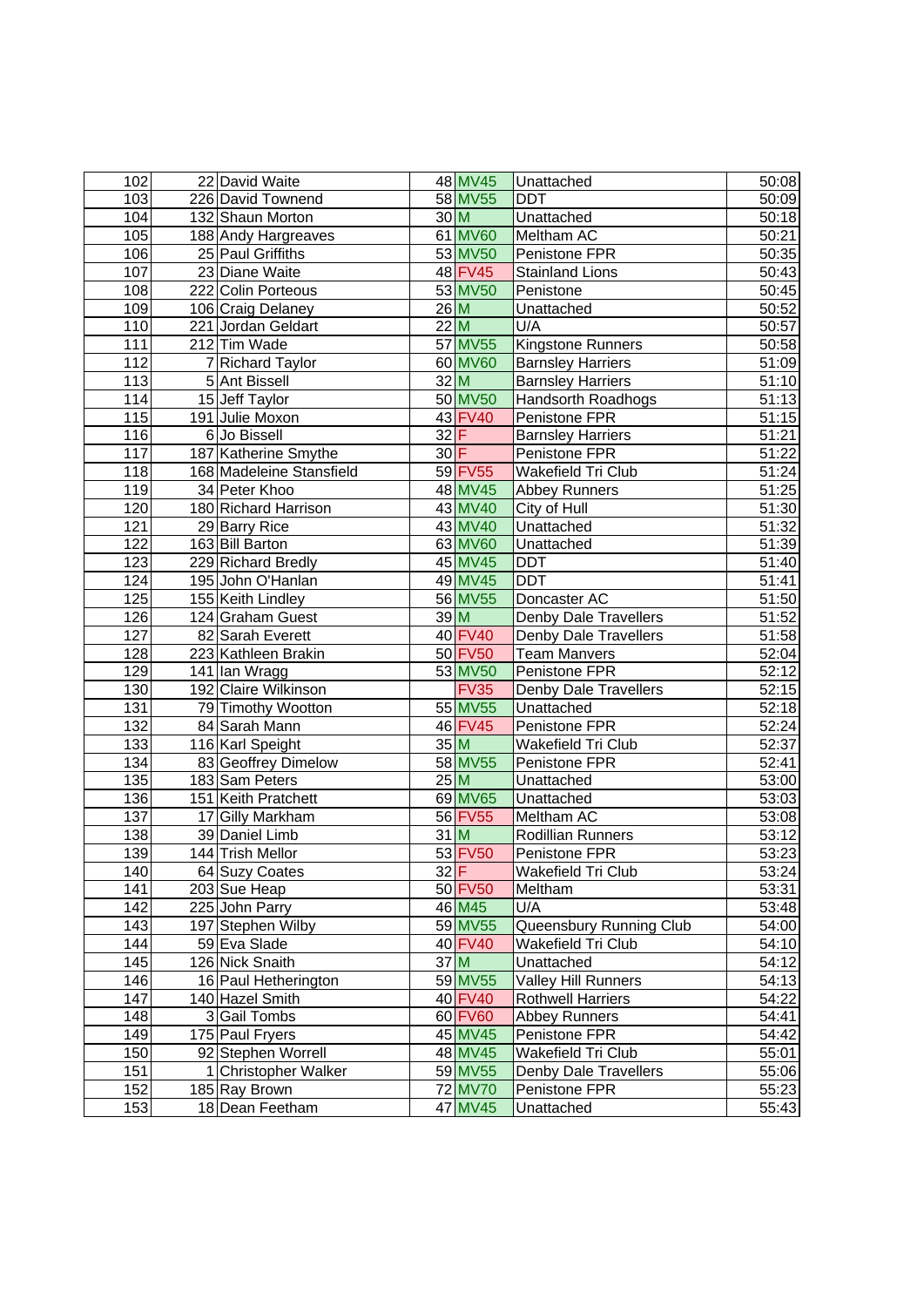| 154              | 115 David Marshall                           | 25M    |                    | Unattached                                  | 55:53              |
|------------------|----------------------------------------------|--------|--------------------|---------------------------------------------|--------------------|
| 155              | 215 Leah Lockwood                            | $30$ F |                    | Penistone                                   | 55:55              |
| 156              | 125 Tammi Morrell-Knapton                    | $32$ F |                    | Unattached                                  | 55:58              |
| 157              | 138 Nick Thompson                            |        | 53 MV50            | Meltham AC                                  | 56:02              |
| 158              | 213 Claire Plunkett                          | $38$ F |                    | <b>Halifax Harriers</b>                     | 56:11              |
| 159              | 121 Sue Higham                               |        | 63 FV60            | Penistone FPR                               | 56:31              |
| 160              | 49 Nicola Winter                             |        | 36 FV35            | Wakefield Tri Club                          | 56:33              |
| 161              | 145 Baraba Haigh                             |        | 66 FV65            | Penistone FPR                               | 56:44              |
| 162              | 133 Kev Charity                              |        | 27M                | Unattached                                  | 56:58              |
| 163              | 162 Jane Cockerton                           |        | 49 FV45            | Penistone FPR                               | 57:19              |
| 164              | 51 Julie Morgan                              |        | 41 FV40            | Unattached                                  | 57:20              |
| 165              | 50 Richard Morgan                            |        | $38$ M             | Unattached                                  | 57:21              |
| 166              | 154 Jodie Johnstone                          | 30 F   |                    | Unattached                                  | 57:22              |
| 167              | 31 Keith Adams                               |        | 59 MV55            | Unattached                                  | 57:24              |
| 168              | 169 Dorothea Annison                         |        | 50 FV50            | Unattached                                  | 57:37              |
| 169              | 78 Bev Proctor                               |        | 44 FV40            | <b>Pickering Running Club</b>               | 57:39              |
| 170              | 27 John Spencer                              |        | 57 MV55            | Penistone FPR                               | 57:49              |
| 171              | 179 Lisa Taylor                              | $31$ F |                    | Penistone FPR                               | 57:55              |
| 172              | 81 Karen Thrippleton                         |        | 48 FV45            | Unattached                                  | 58:02              |
| 173              | 74 Gordon Booth                              |        | 80 MV70            | <b>Longwood Harriers</b>                    | 58:08              |
| $\overline{174}$ | 100 Guy Goodair                              |        | <b>76 MV70</b>     | Denby Dale Travellers                       | 58:17              |
| 175              | 177 Jacqueline Armitage                      |        | 48 FV45            | Penistone FPR                               | 58:41              |
| 176              | 135 Lauren McCourt                           | 32 F   |                    | Unattached                                  | 59:13              |
| $\overline{177}$ | 136 Rob Chitoriski                           |        | 59 MV55            | Penistone FPR                               | 59:14              |
| 178              | 55 Richard Hansen                            |        | 41 MV40            | Unattached                                  | 59:17              |
| 179              | 172 Rose Egan                                |        | 47 FV45            | Unattached                                  | 59:19              |
| 180              | 173 Andrew Pollock                           |        | 69 MV65            | Denby Dale Travellers                       | 59:20              |
| 181              | 4 Diane Clewes                               |        | 50 FV50            | <b>Totley AC</b>                            | 59:36              |
| 182              | 143 Anne Smythe                              |        | 60 FV60            | Penistone FPR                               | 59:47              |
| 183              | 160 Ian Jowitt                               |        | 43 MV40            | Unattached                                  | 59:50              |
| 184              | 137 Helen Davies                             |        | 48 FV45            | <b>Pudsey Pacers</b>                        | 59:53              |
| 185              | 142 Jane Baker                               |        | 42 FV40            | Kingstone Runners Barnsley                  | 59:54              |
| 186              | 57 Fiona McArthur                            |        | 61 FV60            | Meltham AC                                  | 1:01:12            |
| 187              | 186 Paul Pashley                             |        | 43 MV40            | Unattached                                  | 1:01:41            |
| 188              | 28 Pauline Turner                            |        | 41 FV40            | Wakefield Tri Club                          | 1:01:57            |
| 189<br>190       | 156 Jill Davis                               |        | 61 FV60<br>54 MV50 | Penistone FPR                               | 1:02:08            |
| 191              | 139 Bruce Hetherington<br>44 Deborah Feather |        | 48 FV45            | <b>Abbey Runners</b><br>Wakefield Tri Club  | 1:02:10<br>1:02:34 |
| 192              | 80 Judith Webb                               |        | 46 FV45            |                                             |                    |
| 193              | 158 Heather Clarke                           |        | 39 FV35            | Penistone FPR<br>Kingstone Runners Barnsley | 1:03:36<br>1:05:39 |
| 194              | 30 Julie Rice                                |        | 47 FV45            | Unattached                                  | 1:06:03            |
| 195              | 114 Geoff Mills                              |        | 61 MV60            | <b>Abbey Runners</b>                        | 1:06:07            |
| 196              | 202 Catherine Thompson                       |        | 46 FV45            | U/A                                         | 1:06:59            |
| 197              | 107 Paul Parkin                              |        | <b>70 MV70</b>     | Penistone FPR                               | 1:07:28            |
| 198              | 75 Sheila Ely                                |        | 67 FV65            | Longwood Harriers                           | 1:08:02            |
| 199              | 52 Vikki Hart                                |        | 39 FV35            | Unattached                                  | 1:10:36            |
| 200              | 10 Dot Carr                                  |        | 66 FV65            | Unattached                                  | 1:11:11            |
| 201              | 181 Kim Metcalfe                             |        | 42 FV40            | Gainsboro & Morton                          | 1:11:36            |
| 202              | 194 Corrin Harris                            |        | 47 FV45            | U/A                                         | 1:13:07            |
|                  |                                              |        |                    |                                             |                    |